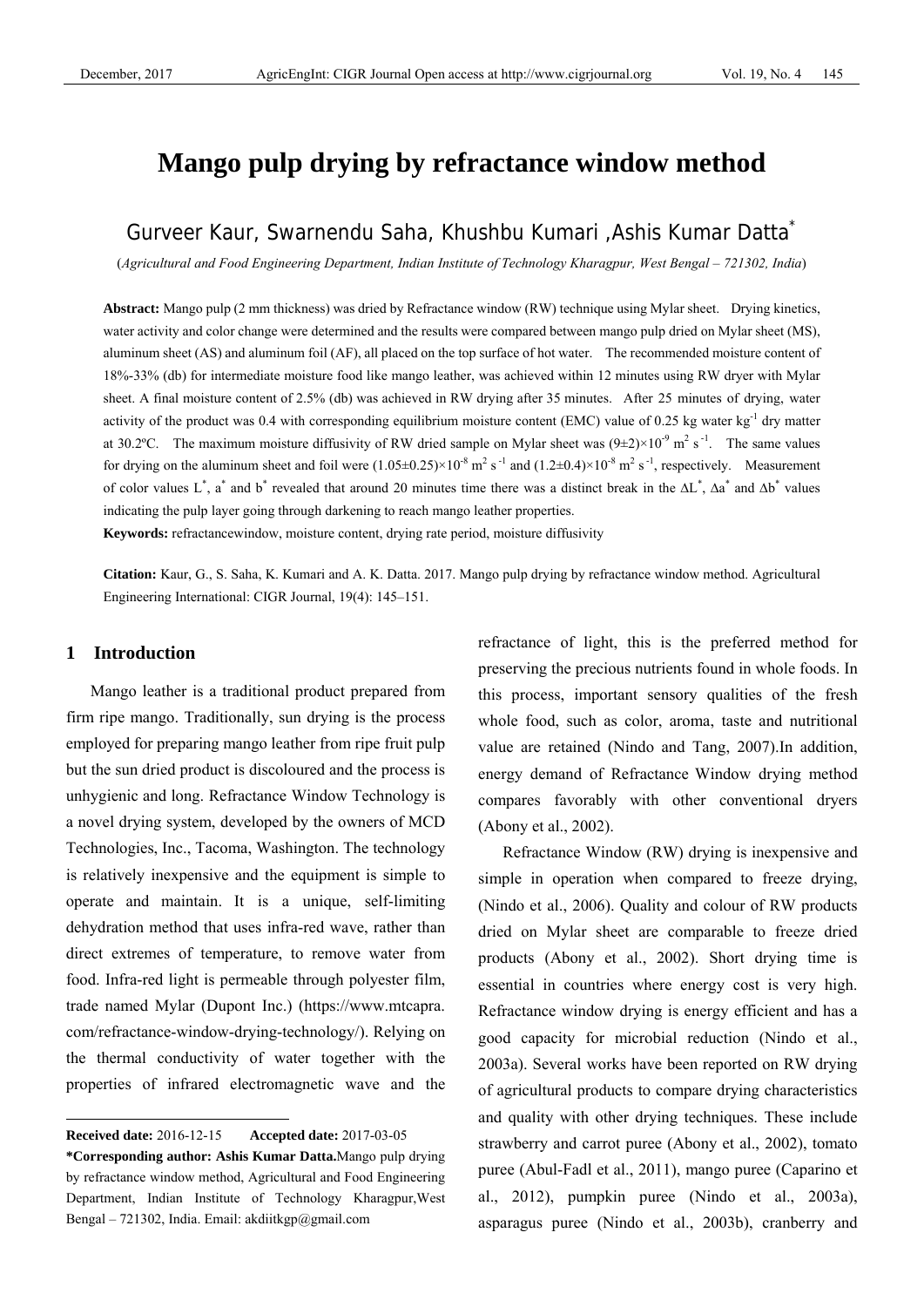blueberry (Nindo et al., 2006), acai juice (Pavan et al., 2012) and paprika (Topuz et al., 2009). Dried mango contains polyphenolic compounds, which have powerful antioxidant and anticancer abilities. It can be consumed as snack or added as ingredient in bakery and confectionary products. Nutritional benefits of the product calls for moderate temperature drying for preservation of nutrients. This leads one to investigate the efficacy of RW drying over conduction or convection drying processes (Nindo and Tang, 2007; Abony et al., 2002). The objectives of this work therefore is to study the drying kinetics of RW drying for mango pulp, and to estimate the mass transfer parameters from the data in mango leather production .

## **2 Materialsandmethods**

#### **2.1 Preparation of samples**

Mangoes were procured from a local market in Kharagpur. The fruits were selected according to degree of ripeness by visual inspection. The fruits were washed and peeled by hand. Fruit was made into pulp by using a kitchen blender for one minute. Potassium-meta-bisulphite (1000 ppm) was used as preservative (Akhtar et al., 2010). The pulp was filled in pre-cleaned and sterilized glass bottles and they were sealed with metal caps. The bottles were put into a metal bucket and kept in boiling water at temperature of 110°C for 30 minutes. After the heat treatment, the bottles were left for cooling and when they were at room temperature, they were placed inside refrigerator for yearlong preservation. This step was necessary to ensure mango pulp supply around the whole calendar year, since mango is a seasonal product in India and available only during the months of May - July.

#### **2.2 RW Drying Apparatus**

The RW dryer consisted of thermostatic water bath (SD Instruments and Equipments, Kolkata, India), which was filled with tap water and on the surface of water Mylar plastic or aluminum float was put to dry the mango pulp. Water bath was operated by helical coil electrical heating mechanism. Mylar plastic float was made out of Mylar plastic sheet (2 mm thickness and  $10 \times 10 \text{ cm}^2$  area) for conducting the experiments in batch mode and at laboratory scale for convenient drying process. Mango

pulp was spread over the floats with uniform thickness of 2 mm. The temperature of water bath was set at  $95\pm$ 1.5ºC, chosen on the basis of preliminary tests. Hot water acted as IR source to the plastic. Higher temperature created turbulence and air bubbles in the water bath, which interfered with energy transfer through the float, as mentioned by (Clarke, 2004). All experiments were carried out at ambient conditions.

#### **2.3 Conduction Drying**

Aluminum float, identical to Mylar float in thickness and area was used for conduction drying. Aluminum foil tray of 1mm thickness and 8.5 cm diameter was also used for comparison. Mango pulp was spread over the float/sheet with uniform thickness of 2 mm.

#### **2.4 Spreader**

It was necessary to apply the mango pulp of uniform thickness over the surface of the base of the float. So for this purpose a spreader was made. The main structure was made with 'Perspex', or acrylic glass (polymethyl methacrylate) which was transparent, tough and lightweight and that was cut according to size and then joined by chloroform. There were two screws at the two ends. By rotating the bolts on two sides the clearance could be adjusted between plate surface and spreader. Thus, in this way a pulp layer of uniform thickness could be obtained at the pre-set value.

## **2.5 Temperature measurements**

Thermocouples were used for measurement of temperatures. The tip of the thermocouple wire was inserted into 2 mm thick pulp layer to observe the temperature. At regular intervals of 1 minute the temperature of the pulp was checked at five locations.

#### **2.6 Moisture content determination**

An oven was used for the estimation of total moisture content of the product. In oven drying the samples were kept at 105°C for 3 h following AOAC (2000) method. The moisture loss was determined by weighing the plate using digital balance (Model DC-170 electromagnetic scale) with 0.01 g precision. All the weighing process was completed in 10-12 s within the duration of the drying process. The drying process continued until the moisture content reached  $0.025 \pm 0.005$  kg waterkg<sup>-1</sup> dry matter.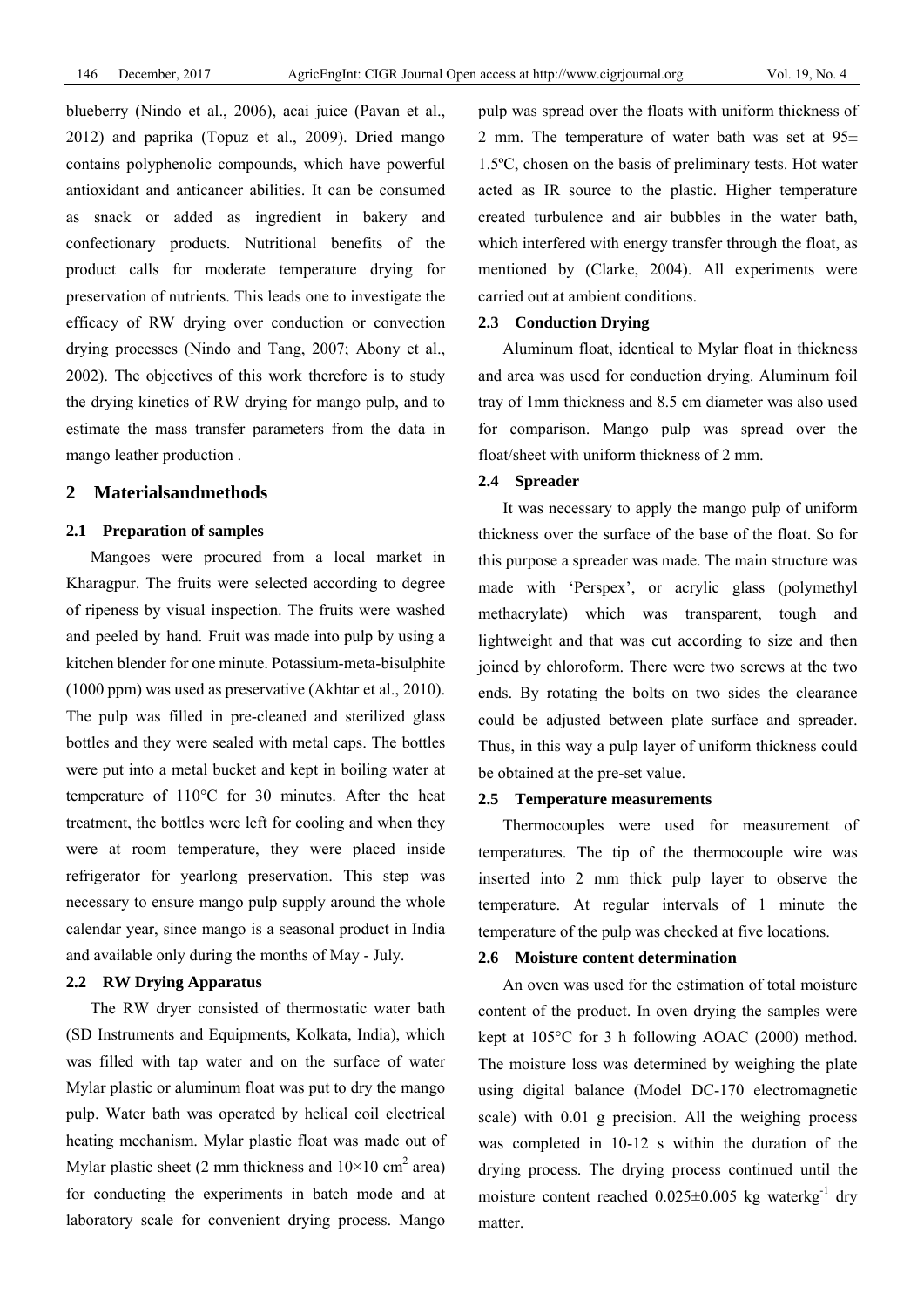#### **2.7 Water Activity measurement**

Water activity of the pulp was measured by water activity meter (AQUALAB CX-2 of Pullman, Washington, USA) with  $\pm 0.003$  accuracy with respect to temperature. Equilibrium moisture content was measured every 5 min by removing small samples from the pulp being dried using air oven drying. High water activity was associated with microbial/fungal spoilage of food. Hence,water activity was monitored during the drying process.

#### **2.8 Color measurement**

Color parameters were measured by Chromameter (model no. CR-400, maker Konica Minolta, Inc., Japan). The color parameters lightness  $(L^*)$ ; red-green  $(a^*)$ ; yellow-blue (b\*) of the sample were estimated. The total color difference (TCD) was a parameter that quantifies the overall color difference of a given sample compared to that of the reference sample (sterilized stored mango pulp,  $L_0^*$ ,  $a_0^*$ ,  $b_0^*$ ). Color was measured initially and after every 5 min during drying process up to 35 min. Equation (1) as follows:

$$
\text{TCD} = \sqrt{\left(L_o^* - L^*\right)^2 + \left(a_o^* - a^*\right)^2 + \left(b_o^* - b^*\right)^2} \tag{1}
$$

#### **2.9 Theory**

To compare the drying kinetics of RW dryer with Mylar plastic, aluminum Sheet and aluminum foil, the drying rate was calculated by Equation (2) as follow:

Drying rate (kg water m<sup>-2</sup> s<sup>-1</sup>) = 
$$
-\frac{W_s}{A} \times \frac{dX}{dt}
$$
 (2)

where,  $W_s$  = mass of oven dry sample in kg;  $A$  = area of sample being dried in m<sup>2</sup> and  $\frac{dX}{dt}$  = slope of the graph between free moisture content and drying time at various points of time in units of kg water per kg dry sample per second. Unaccomplished (or remaining) moisture change  $(X/X<sub>c</sub>)$  versus respective time in minute during the falling rate period onlyhas the following relationship, based on the solution of Fick's second law, neglecting higher order terms (Geankoplis, 1997). Equation (3) was as follow:

$$
\frac{X}{X_c} = \frac{8}{\pi^2} \exp\left(-\frac{D_f \pi^2}{L^2} t\right)
$$
 (3)

where,  $X$  is free moisture content, dry basis at time  $t_f$ , s;

 $X_c$  is the free critical moisture content on dry basis;  $D_f$  is constant moisture diffusivity in  $m^2 s^{-1}$ ; *L* is the depth of mango pulp layer, m

 Values of instantaneous moisture diffusivities respective points of time are to be obtained from Equation (4).

$$
D_{eff} = \frac{\left(\frac{\partial MR}{\partial t}\right)_{\exp} * L^2}{\left(\frac{\partial MR}{\partial F_0}\right)_{Th}}
$$
(4)

where,

$$
\left(\frac{\partial MR}{\partial F_0}\right)_{Th} = -(\pi^2) * \frac{X}{X_c}
$$

 $F_0$  = Fourier number in mass transfer =  $\frac{D_{\text{eff}}}{I^2} t$  $\frac{e y}{L^2} t$ .

## **3 Resultsand Discussion**

## **3.1 Drying curves**

Figure 1 shows the temperature of the product during RW drying, which varied from 71ºC to 75ºC on Mylar sheet. For drying on aluminum sheet and aluminum foil the temperature of the pulp reached 80ºC. This indicates lower heat transfer resistance of aluminum compared to Mylar (polyester). There is great increment in temperature as drying starts, due to small thickness of Mylar, aluminum sheet and aluminum foil. At the start the initial moisture content of mango pulp was measured as around  $6.135$  kg water kg<sup>-1</sup> dry matter. For prolonged shelf life of intermediate moisture foods the moisture content needs to be in the range of 15% to 25% (wet basis) or 17.65% to 33.33% (d. b.). Expected shelf stability at ambient condition for mango leather is three to six months. In this drying process moisture content of this range was obtained after only 10 minutes of RW drying. Moisture loss is very intensive during the first few minutes of RW drying, and the partial pressure of oxygen near the product becomes very low due to the high local vapor pressure created by moisture evaporation (Abony et al., 2002). Results obtained from this study are similar to previous studies done for mango slices of 1 and 2 mm thickness with water temperature of 92ºC (Martínez et al., 2012). In RW drying, the drying rate value was high comparatively because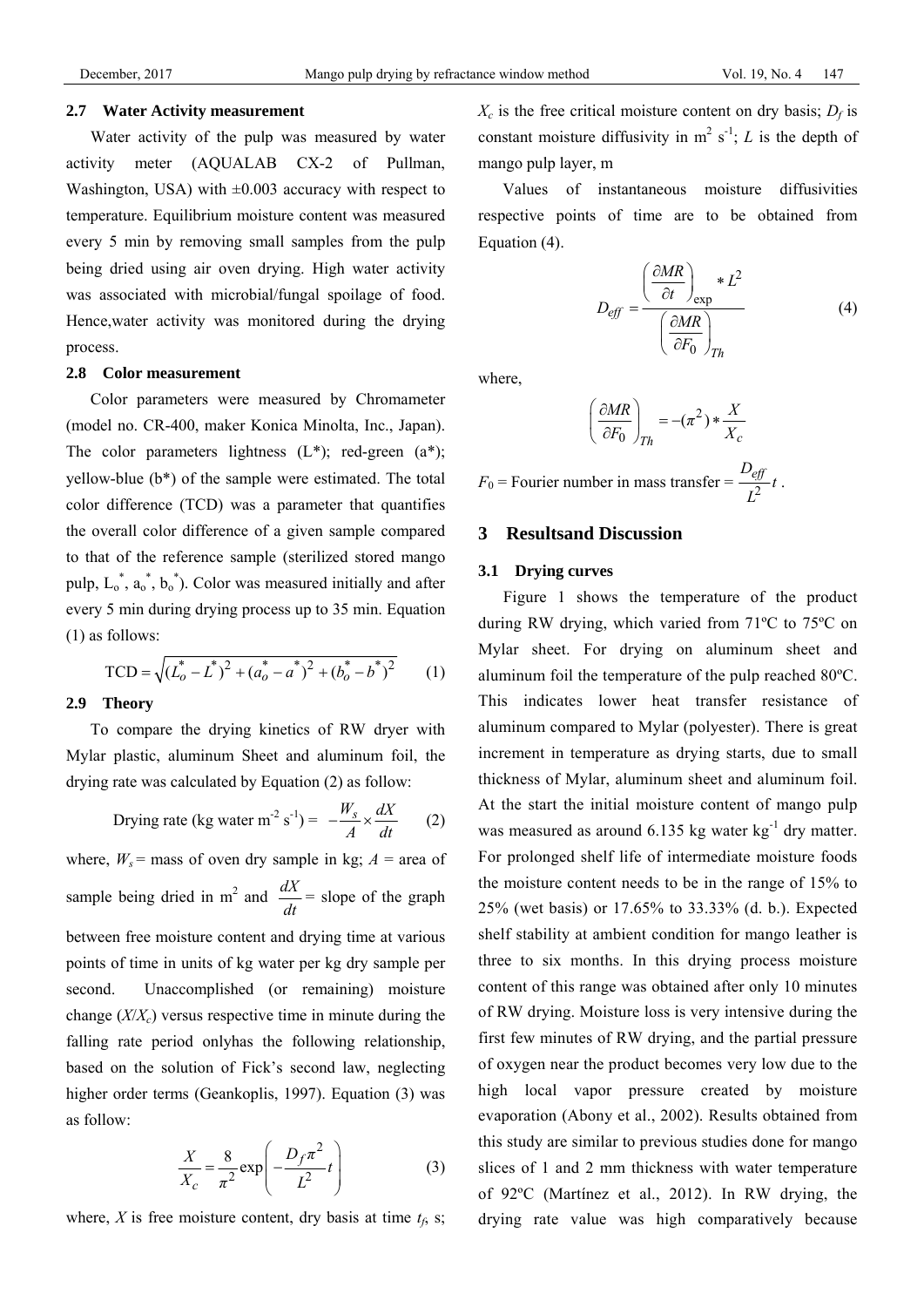radiation heat transfer took place through Mylar sheet and the product dried up to nearly zero free moisture content, if drying process continued as shown in Figure 2. Figure 3 shows the plots of drying rate as function of drying time. As evident, the peak drying rates are not conclusively established from this figure. Plotting the drying rate as function of moisture content (dry basis) in Figure 4 reveals the maximum drying rates of 0.0024 and  $0.0029$  kg water m<sup>-2</sup> s<sup>-1</sup> for Mylar sheet and aluminum sheet, respectively. No constant rate of drying could be identified from the data for aluminum foil. The larger value of maximum drying rate for aluminum sheet is justified as the thermal conductivity value for aluminum is of the order of 200 W  $m^{-1} K^{-1}$  as compared to the same value for Mylar of 0.2 W  $m^{-1} K^{-1}$ . The drying rate values also confirm that nearly equal level of drying rates for Mylar sheet through IR radiation and for aluminum sheet by conduction. These values of drying rates for Mylar sheet and aluminum sheet correspond to dry basis moisture content of 3 and 4.5 kg water  $kg^{-1}$  dry matter, respectively.



Figure 1 Temperature curves of mango pulp in Refractance Window and conduction dryings



Figure 2 Moisture content of product versus time of drying



Figure 3 Drying rates of product versus time of drying



#### **3.2 Falling rate period**

In RW drying of mango pulp on Mylar sheet the falling rate period started at around six minutes. In order to calculate the effective moisture diffusivity, free moisture content and ln(*MR*) data were plotted against the drying time for RW drying as shown in Figure 5 and Figure 6, respectively. From the instantaneous slopes of each line in Figure 6, using Equation (3), instantaneous *Deff* values were calculated. The dotted lines in Figure 6 are representation of Equation (2), which assumes constant moisture diffusivity value of  $D_f$ . The sample temperature for RW drying on Mylar sheet was close to 75ºC (according to Figure 1), whereas for aluminum sheet, the sample temperature was around 80ºC. This temperature effect on the diffusivity has also been reported by (Dissa et al., 2008; Corzo et al., 2008). Figure 7 shows the resulting instantaneous moisture diffusivity values for drying operations carried out on Mylar and aluminum sheets and aluminum foil. As evident, instantaneous moisture diffusivity values increase with decreasing unaccomplished moisture ratio values up to a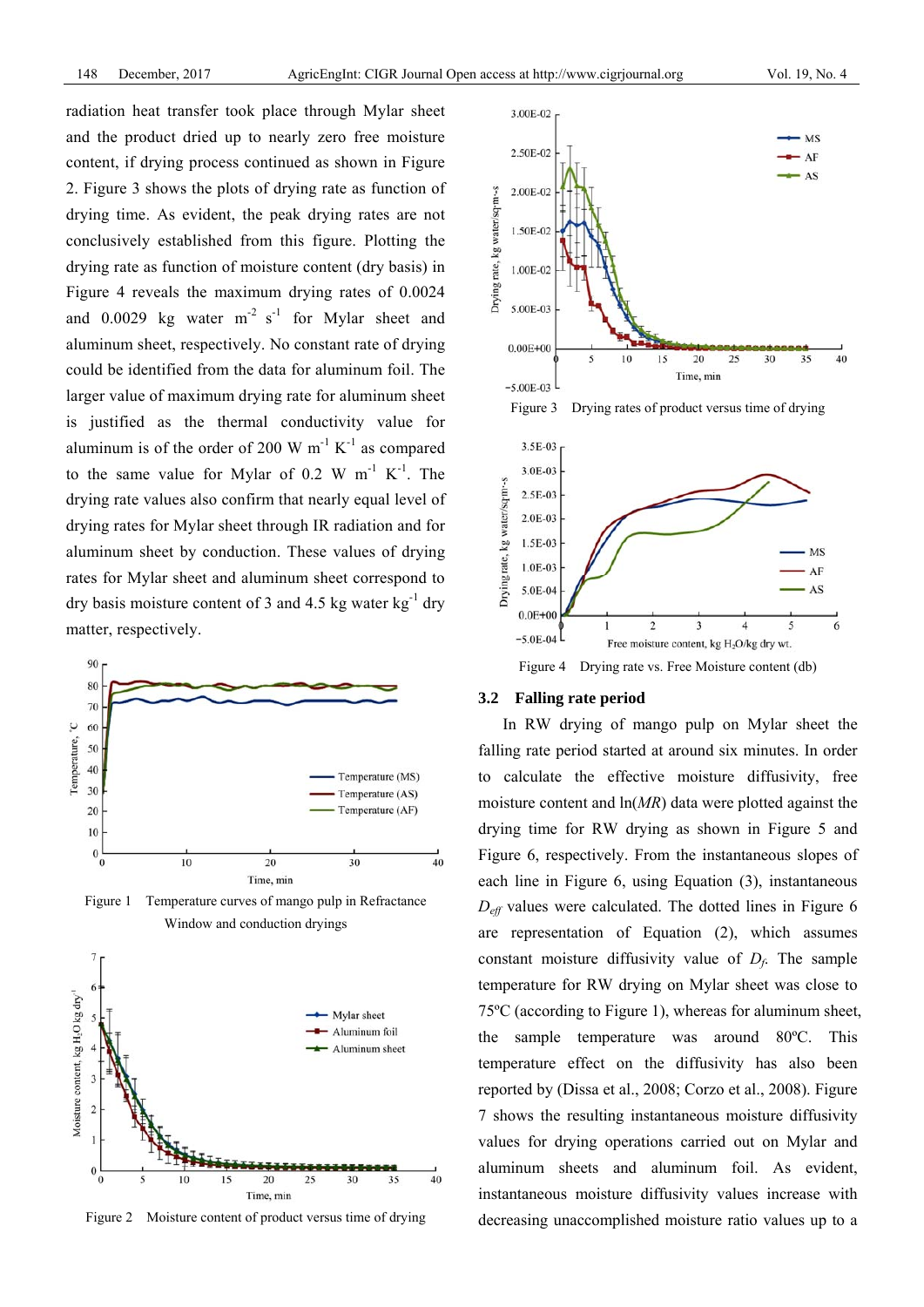point in all three cases. This increase in instantaneous effective moisture diffusivity at relatively higher moisture content is likely to be due to increase in product temperature during the falling rate of drying. Escaping moisture may also have had to travel shorter length of path due to continual shrinkage. At the free moisture content of around  $0.25 \text{ kg}$  water kg<sup>-1</sup> dry matter peak values of moisture diffusivity are attained for Mylar and aluminum sheets. Below this unaccomplished moisture ratio, the instantaneous moisture diffusivity values sharply descend, probably due to hardening of the layer through conversion from pulp to leather and residual moisture getting bound to sugar present in the pulp. Confirmation of this postulate was sought from Figure 8 and Figure 9. In Figure 8, water activity of drying mango pulp is plotted against duration of drying. In Figure 9, the same values are plotted against dry basis free moisture content. Figure 9 shows that there is a sharp decrease in water activity at the end of the drying operation in all three cases. This sharp decrease corresponds to the same unaccomplished moisture ratio value as mentioned earlier  $(0.25 \text{ kg waterkg}^{-1} \text{ dry matter})$  for the case of Mylar sheet drying.



Figure 5 Variation of moisture change with time in RW drying during the falling rate period.



Figure 6 Variation of natural logarithm of unaccomplished moisture change with time in RW drying







Figure 9 Water activity as function of free moisture content (db)

## **3.3 Colour change in the mango pulp layer**

From Figure 10 to Figure 12, it can be observed that  $L^*$  (lightness),  $a^*$  (red-green) and  $b^*$  (yellow-blue) values of product vary with drying time. Figure 10 shows the variation in change of lightness  $(\Delta L^*)$  compared to the sterilized stored sample. As evident, the change in color increases with drying time up to 20 min of drying. This increase is reflected by the positive values of ∆L\* . However, after 20 min of drying a breakdown takes place in ∆L\* values showing a complete reversal of the rising trend and the negative values of ∆L\* for all three sheets and foil, indicate visible darkening of the sample within a short period of five minutes (from 20 to 25 minutes of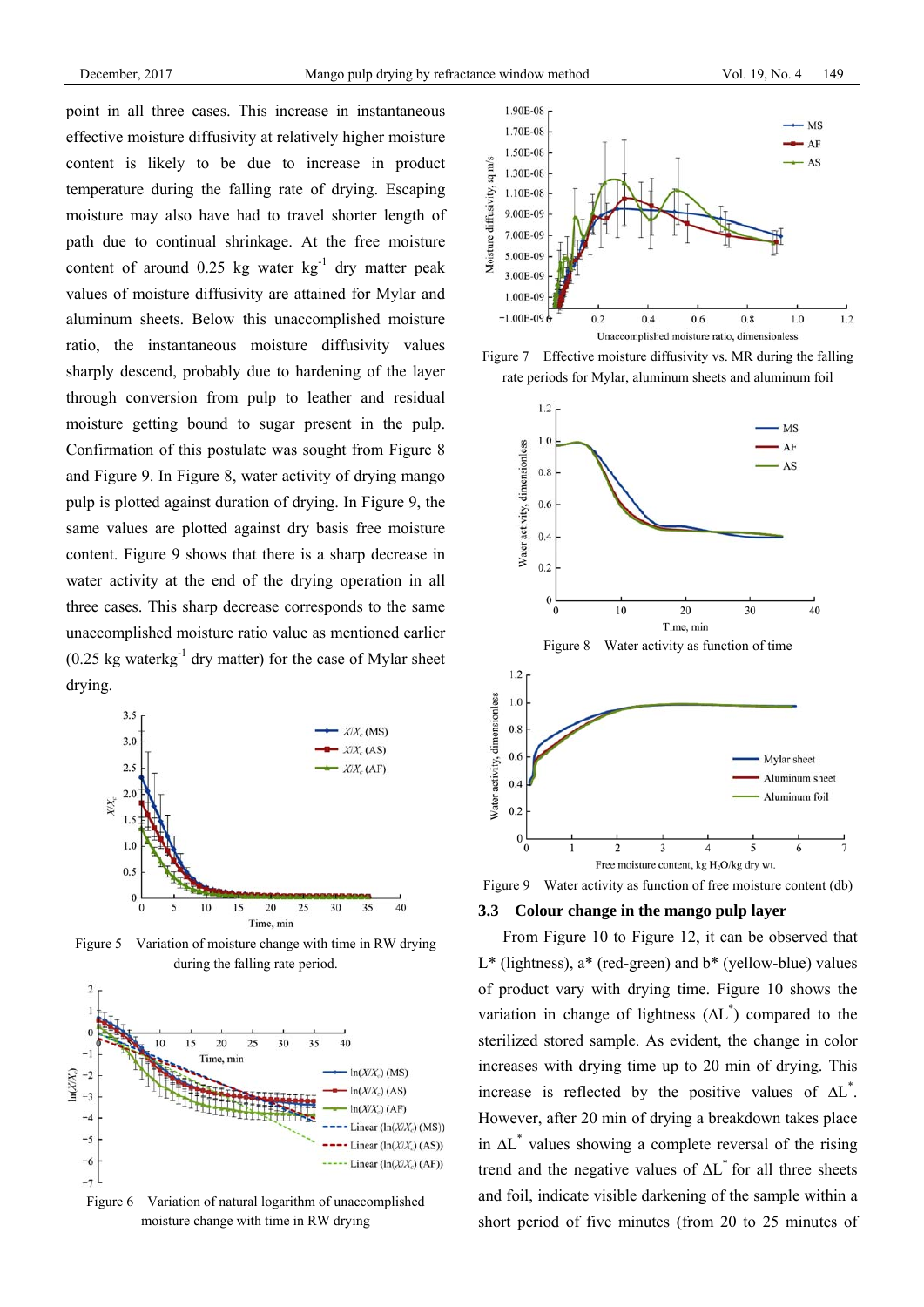drying), which may be attributed to conversion of mango pulp to mango leather. Finally from 25 to 35 minutes there is another steady increase in the values of ∆L\* for all three cases.Refractance window dried sample ends up being lightness neutral (value near about zero of  $L^*$  axis) where as conduction dried samples stabilize after 35 min of drying at  $-2$ . Red-green color (parameter  $a^*$ ) changes  $(\Delta a^*)$  were not large for both drying methods, as demonstrated in Figure 11. The first set of observations of red-green color change indicates a negative value between –3 and –4, which means the samples were not red but brownish orange. After 35 minutes of drying the corresponding values of ∆a \* stabilize around –7. On the other hand, there was a considerable increase of yellow color (parameter b\* ) for all three cases. Figure 12, similar to Figure 10, showing a steady increase in yellowness difference  $(\Delta b^*)$  up to 20 min of drying, following which there is a steep decline in ∆b\* which suggest darkening of the samples by a magnitude of 10 on the yellowness change scale. Ultimately for all three cases, the yellowness value stabilizes at around a magnitude of –7. Figures 11 and 12 also show that red and yellow color changes in mango pulp were minimal for Mylar plastic as compared to the same for aluminum sheet/foil.



Figure 10 Change in L<sup>\*</sup> value for mango pulp dried on Mylar, aluminum sheets and aluminum foil



Figure 11 Change in red-green colour for mango pulp drying on Mylar, aluminum Sheets and aluminum foil



Figure 12 Change in yellow-blue colours in mango pulp drying on Mylar, aluminum sheets and aluminum foil

## **4 Conclusions**

This study established the efficacy of RW drying using polyester (Mylar) sheet in a hot water bath. This method of drying is nearly comparable to conduction drying in aluminum sheet. However, the product reaches higher temperature in conduction drying, possibly resulting in enhanced aroma and flavor loss accompanied with nutrient degradation. Industrial application of RW drying can produce mango leather with high nutritive value and better visual appeal. RW drying requires minimal energy input in the state of 95ºC temperature maintained in water and for a very short duration of exposure. The recommended moisture content for intermediate moisture food like mango leather, which is 18%-33% dry basis (db), was achieved within 12 minutes using RW dryer with Mylar and conduction drying with Aluminium sheets and Aluminium foil this duration was only 10 minutes. A final moisture content of 2.5% (db) was achieved in RW drying after 35 minutes of drying for both sheets and foil, as well. After 25 minutes of drying, water activity of the product was 0.4 with corresponding equilibrium moisture content (EMC) value of  $0.25$  kg waterkg<sup>-1</sup> dry matter at  $30.2$ °C. The maximum moisture diffusivity of RW dried sample on Mylar sheet was  $(9\pm 2)10^{-9}$  m<sup>2</sup> s<sup>-1</sup>. The corresponding values for drying with aluminum sheet and foil were  $(1.05\pm0.25)$   $10^{-8}$  m<sup>2</sup> s<sup>-1</sup> and  $(1.2\pm0.4)$   $10^{-8}$  m<sup>2</sup> s<sup>-1</sup>, respectively. Measurement of color values  $L^*$ , a and  $b^*$ revealed that around 20 minutes time there is a distinct break in the  $\Delta L^*$ ,  $\Delta a^*$  and  $\Delta b^*$  values indicating the pulp layer going through darkening to reach mango leather properties.